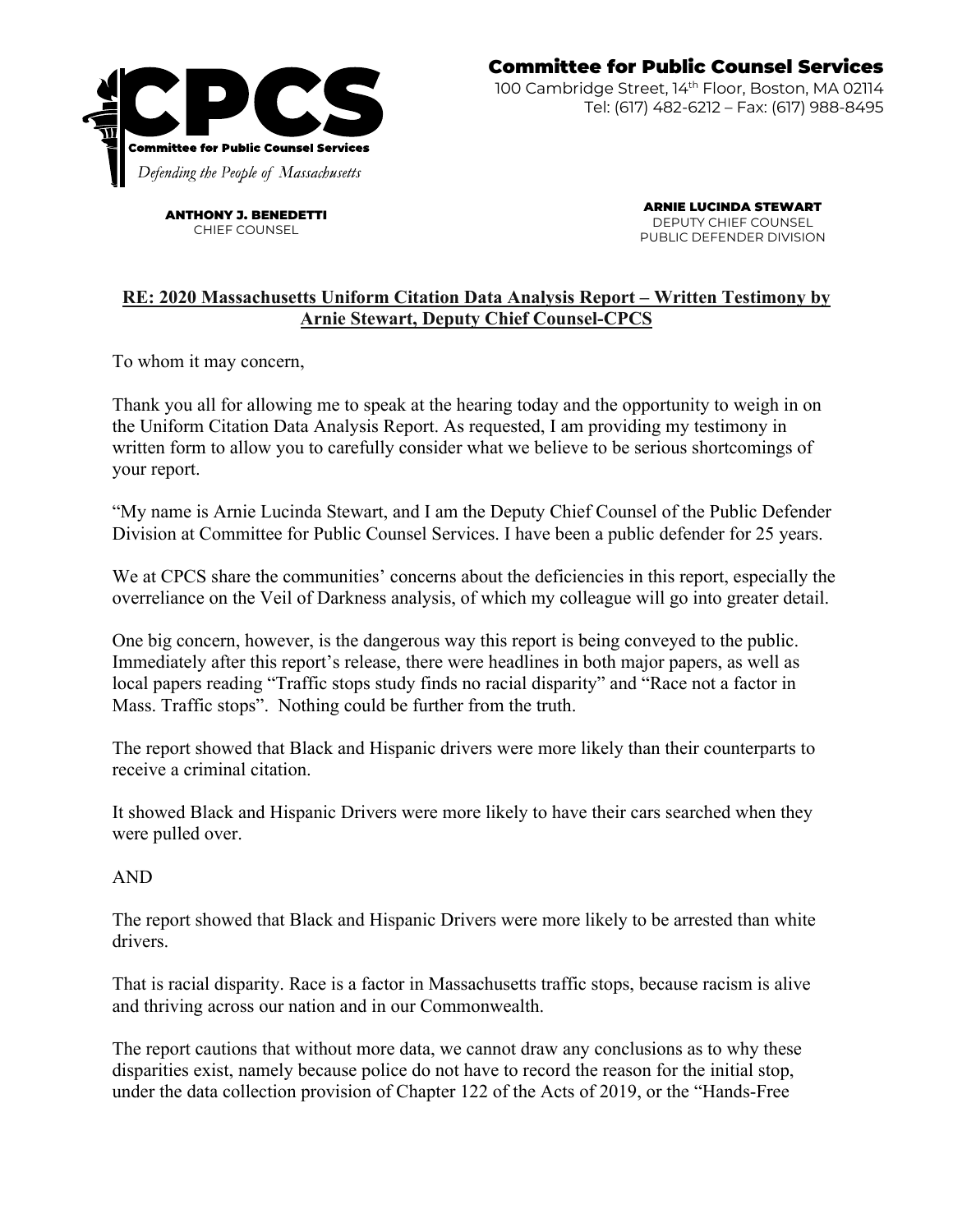Driving Law". This may be true, but this seems like a disparity worth taking a deeper looking into.

The Secretary of EOPSS has the power, under the statute, to determine that any police department that subjected more black or Hispanic drivers to criminal citations, searches or arrests would "appear to have engaged in racial profiling". In which case, the Secretary of EOPSS would have the power and ability to order those departments to collect data on the reason for the initial stop, as well as data on all traffic stops and not just those that result in warnings, citations, or arrests.

I have lived in Massachusetts and the City of Boston, for 27 years. Since my graduation for law school, I have worked as a public defender for 25 years. Prior to being a public defender, I was a police officer and Vice Investigator in our nation's capital for 7 years. I bring a unique, a balanced and an accurate perspective.

I cannot and will not dismiss my own lived experiences, the experiences of my black and brown clients, nor the experiences of members of my community who targeted by police while driving. My experiences are radically different than those of my white friends and colleagues. I want to share with you a brief a story about a lived experience.

I was with a fellow attorney and close friend, and it was around midnight and that attorney had a late-night craving for pancakes. We set off in my minivan from Jamaica Plain to Brighton and as we drove, any police care we passed, would pull out and begin following my car. This happened not one time, not two times, but three separate times during my short trip from Jamaica Plain to Brighton. My white colleague said to me that she'd never seen anything like this, and that I must be a police magnet. I said to her this is my life, this is not unusual. What was unusual is that I was not stopped. The darkness has never protected me from being pulled over by police. I can recount numerous stops in the day and the night.

Under Chapter 122, Police only need to collect data on stops that result in written warnings, citations, or arrest. Imagine this scenario, one that is common for black youths in Boston:

A police officer pulls over a car driven by a young black man and couple of his friends. Maybe they ran a red light, or maybe simply because he finds them suspicious. The officer asks for all their identification, looks around their car, maybe even orders everyone out of the car, and subjects each one to a pat and frisk. That officer finds nothing. If the officer decides that a verbal warning will suffice for whatever minor traffic violation they may have committed, or releases the parties because there is no basis for an infraction, that interaction is never included in the aggregate data and it should be included.

If we are going to get a real view of racial profiling in Massachusetts, we need to collect data on ALL stops, as well as collect data on the reasons for ALL stops.

I question why this report focused so heavily on the Veil of Darkness analysis.